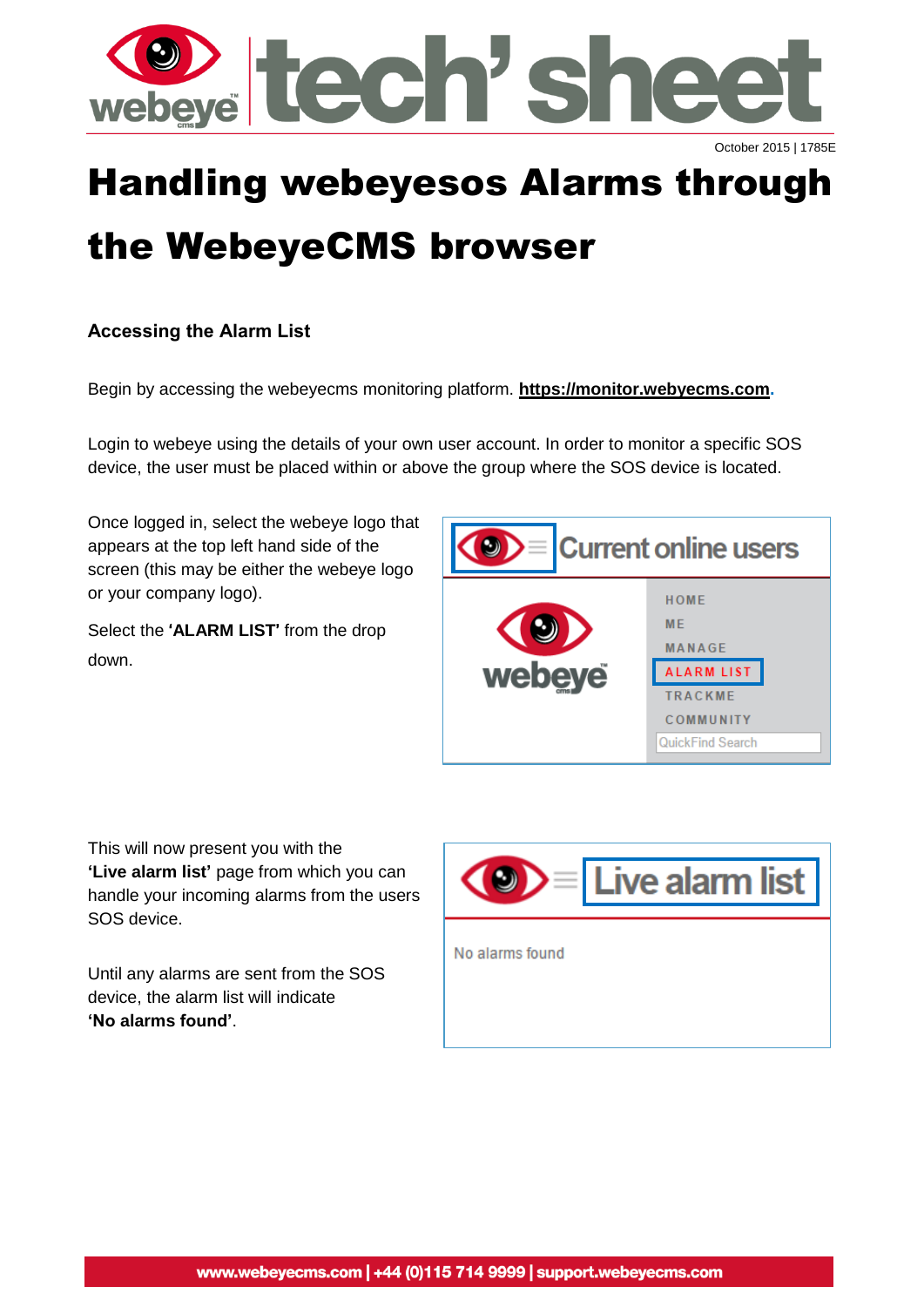#### **Alarms received into webeye**

Dependant on how your user account is configured, on receipt of a new alarm you may be presented with the

'**NEW ALARMS PRESENT**' notification.

Select the notification box to close it down.



#### '**SOS**' **Alarm**

You will now be presented with the new alarm in your '**Live alarm list**'. The date and time, alarm

type and the device the alarm is received from is detailed within the alarm notification. Selecting anywhere on the alarm will allow you to view all of the information in regards to the alarm received.



When viewing '**SOS**' alarms, ensure that the SOS tab is selected underneath the '**ALARM SIGNALS**' pane on the screen.

Selecting the '**SOS**' alarm details will generate the '**MAP/TRACKING**' details for the event as shown on the next page.

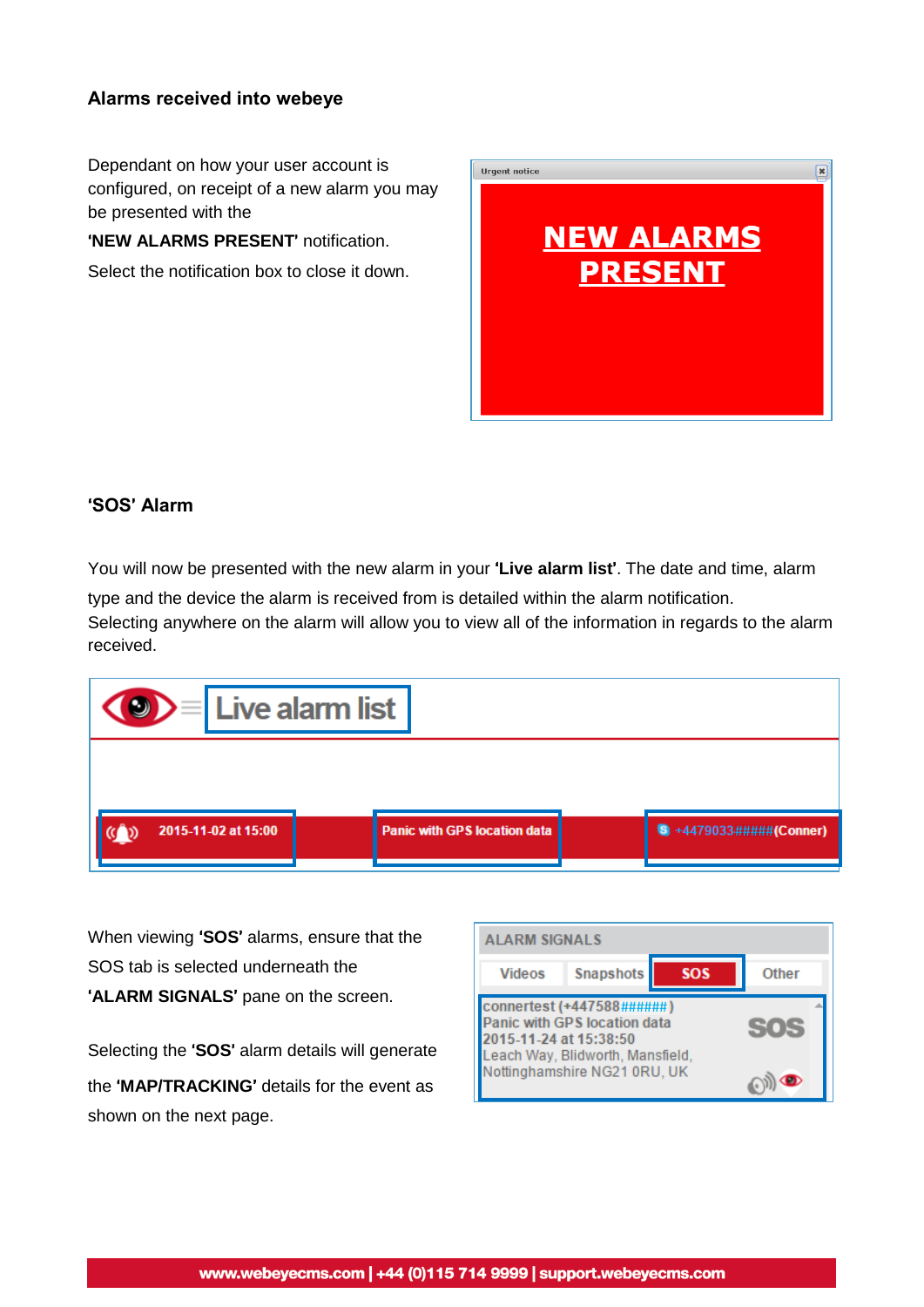#### '**SOS**' **alarm (handling)**

To navigate between the 10 second GPS updates, use the arrows located at the top right of the '**MAP/TRACKING**' pane.

Each update is accompanied with details of the update, including the date and time as well as the latitude and longitude of the location shown.



You have the option to zoom in and out of the map at any location using the '**+**' and '**-**' icons. This action can also be performed by using the scroll wheel on your mouse.



While tracking the device you have the option to enable satellite viewing or revert back to map view.

To enable street view, drag and drop the person icon to the desired location.

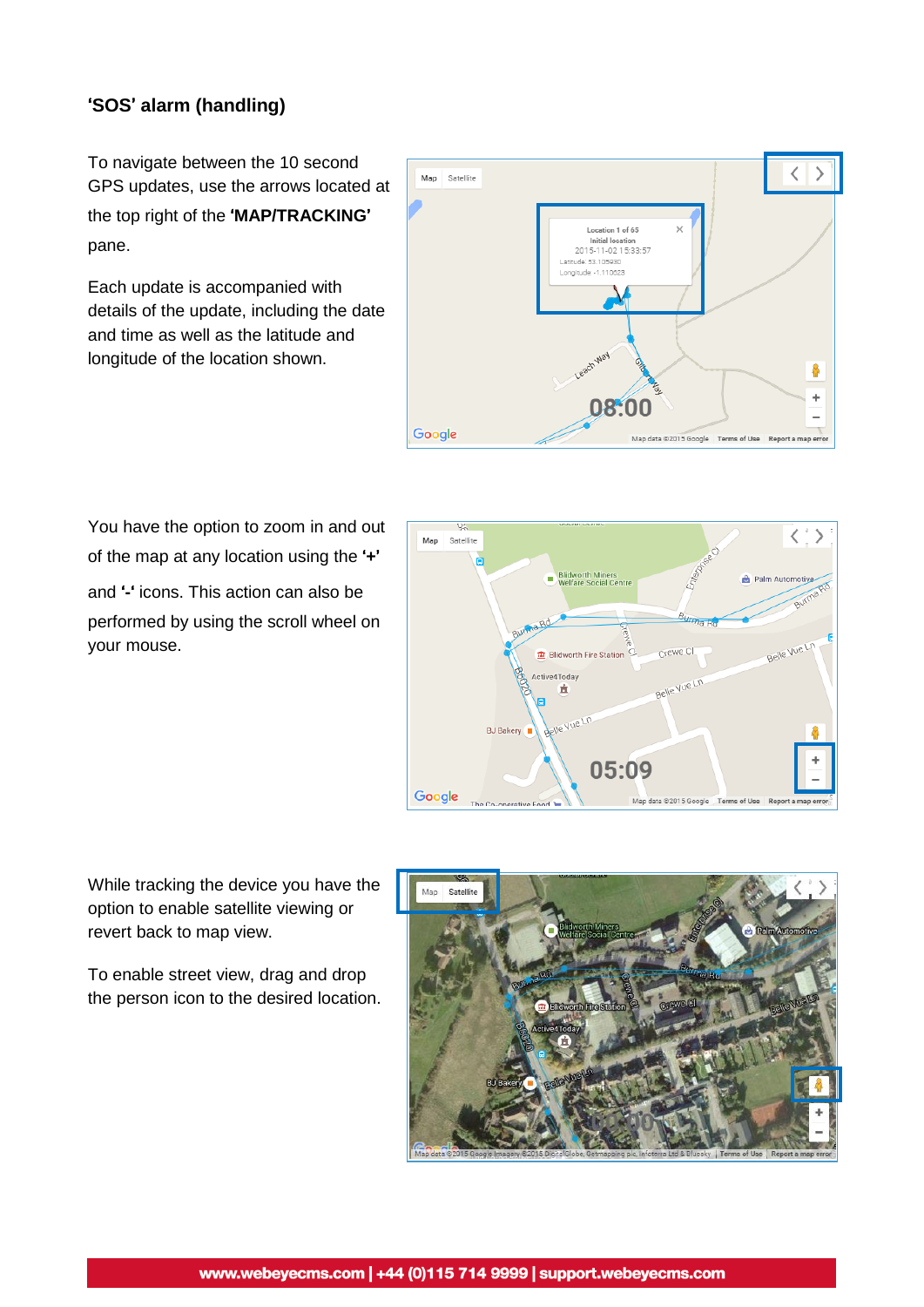Within street view you can use the on screen options to navigate using a first person perspective to obtain an understanding of the surrounding areas of the device tracking path.



Selecting the webeye icon within the '**ALARM SIGNALS**' pane allows the handler to extend the time available to track the device.

| <b>ALARM SIGNALS</b>   |                                                                                                                                |            |              |  |
|------------------------|--------------------------------------------------------------------------------------------------------------------------------|------------|--------------|--|
| <b>Videos</b>          | <b>Snapshots</b>                                                                                                               | <b>SOS</b> | <b>Other</b> |  |
| 2015-11-24 at 15:38:50 | connertest (+447588######)<br>Panic with GPS location data<br>Leach Way, Blidworth, Mansfield,<br>Nottinghamshire NG21 0RU, UK |            | 505          |  |

You will be notified by a pop up message indicating that you have requested a time extension. Selecting '**Ok**' removes the message.



You will notice that you have now enabled the tracking time for a further 10 minutes. You have the option to perform this time extension as many times as required.

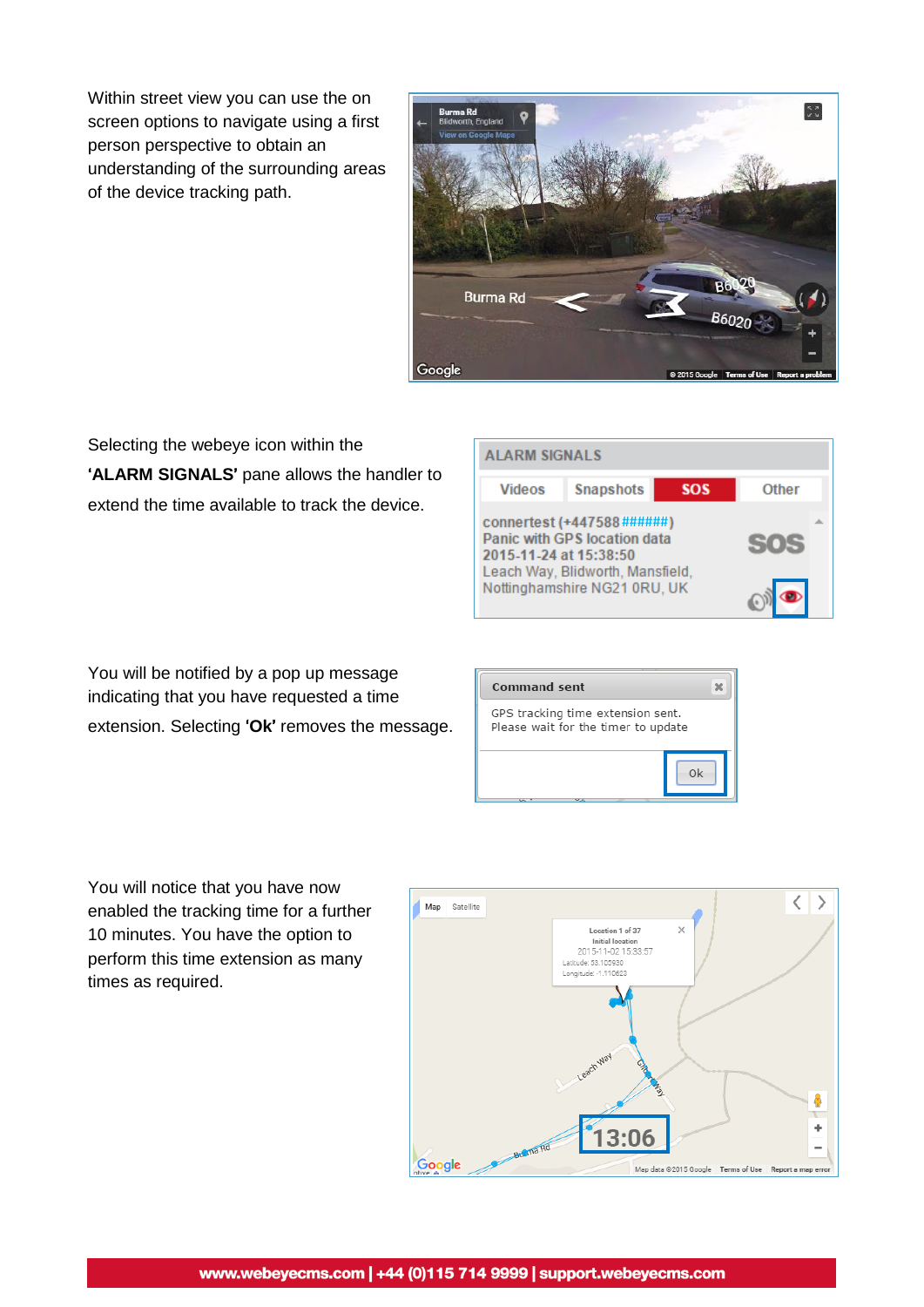Within a normal SOS alarm, audio is sent from the device to the webeye platform and can be played through the alarm.

| <b>ALARM SIGNALS</b>                                                                                                                                     |                  |            |       |
|----------------------------------------------------------------------------------------------------------------------------------------------------------|------------------|------------|-------|
| <b>Videos</b>                                                                                                                                            | <b>Snapshots</b> | <b>SOS</b> | Other |
| connertest (+447588######)<br>Panic with GPS location data<br>2015-11-24 at 15:38:50<br>Leach Way, Blidworth, Mansfield,<br>Nottinghamshire NG21 0RU, UK |                  |            |       |
|                                                                                                                                                          |                  |            |       |

To play the audio received, click on the play symbol above the map.

| $\triangleright$ 0:00 | $- 00:10$ (i) $---$ |
|-----------------------|---------------------|
|                       |                     |

This feature is only available within standard SOS alarms from the SOS alarm page on the app or from shaking the device.

Once these features of the SOS alarm have been viewed and acknowledged, the normal webeye alarm handling can commence such as closing the alarm, site details and alarm auditing. Please refer to the following link.

**<http://downloads.vdomain.co.uk/documentation/webeye/Alarm%20Handling.pdf>**

#### '**TrackMe**' **alarm**

**'TrackMe'** alarms appear in a different section of the webeye browser interface. Select the webeye logo and from the drop down menu and select **'TRACKME'**. This will show the **'TrackMe'** events that are associated with the user you are logged in as and any devices that are underneath that user in the hierarchy.



Selecting the '**ACTIVE TRACKME EVENT**' alarm details will generate the '**MAP/TRACKING**' details for the event.

**ACTIVE TRACKME EVENTS** 

8 +4479033##### (Conner) Leach Way, Blidworth, Mansfield, Nottinghamshire NG21 0RU, UK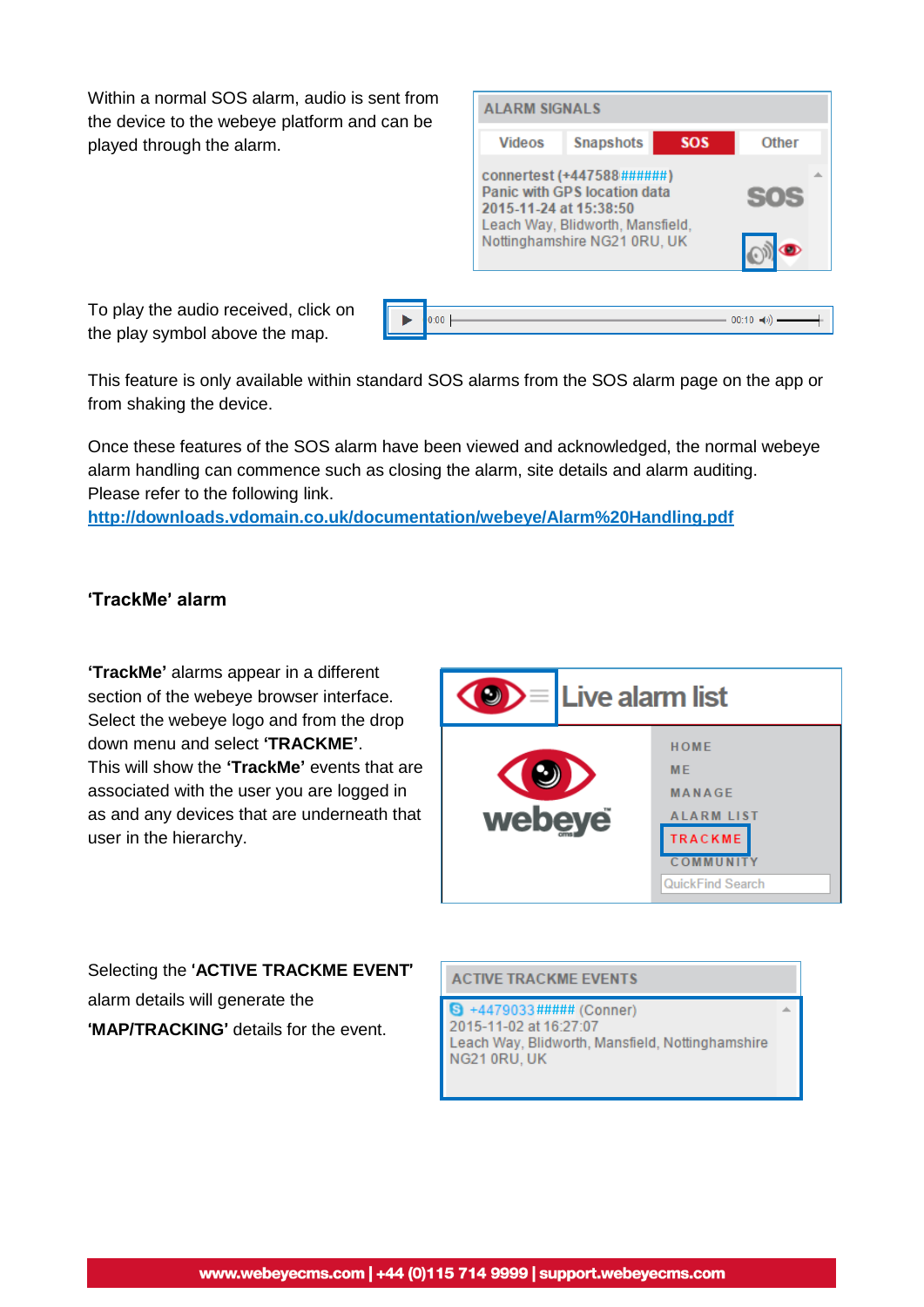**NOTE:** Handling of this alarm type is conducted in the same way as the '**SOS**' alarm outlined earlier in this document.

To extend the tracking time of the alarm you are currently viewing, select the webeye icon under the '**COMMANDS**' pane.

To close the '**TrackMe**' event, simply select the red cross also under the

'**COMMANDS**' pane. If the '**TrackMe**' event is still updating with GPS locations, closing the alarm will disable the current event on the device, stopping the SOS app from sending anymore updates to webeye.

| <b>COMMANDS</b> |  |
|-----------------|--|
| $\bigcirc$      |  |
|                 |  |

#### **Check-In Event**

A '**Missed checkin**' alarm is created when the user of the device has failed to check-in to the SOS app within the set time defined when check-in was enabled. The alarm is presented the same as a normal alarm. Selecting anywhere on the alarm will allow you to view all of the information in regards to the alarm received. A signal is sent to the users device to inform them that the alarm is being viewed.



A '**Missed checkin**' alarm can then be handled

as you would a normal SOS alarm. The only difference is the title of the alarm when looking at the alarm list. When looking into the alarm, you can see a small symbol signifying what each activation is, see highlighted image. **NOTE:** Handling of this alarm type is conducted

in the same way as the '**SOS**' alarm outlined

earlier in this document.

| ALARM SIGNALS                                                                                                                                    |                  |            |              |
|--------------------------------------------------------------------------------------------------------------------------------------------------|------------------|------------|--------------|
| <b>Videos</b>                                                                                                                                    | <b>Snapshots</b> | <b>SOS</b> | <b>Other</b> |
| connertest (+447588######<br><b>Missed checkin</b><br>2015-11-24 at 18:18:39<br>Leach Way, Blidworth, Mansfield,<br>lottinghamshire NG21 0RU, UK |                  |            |              |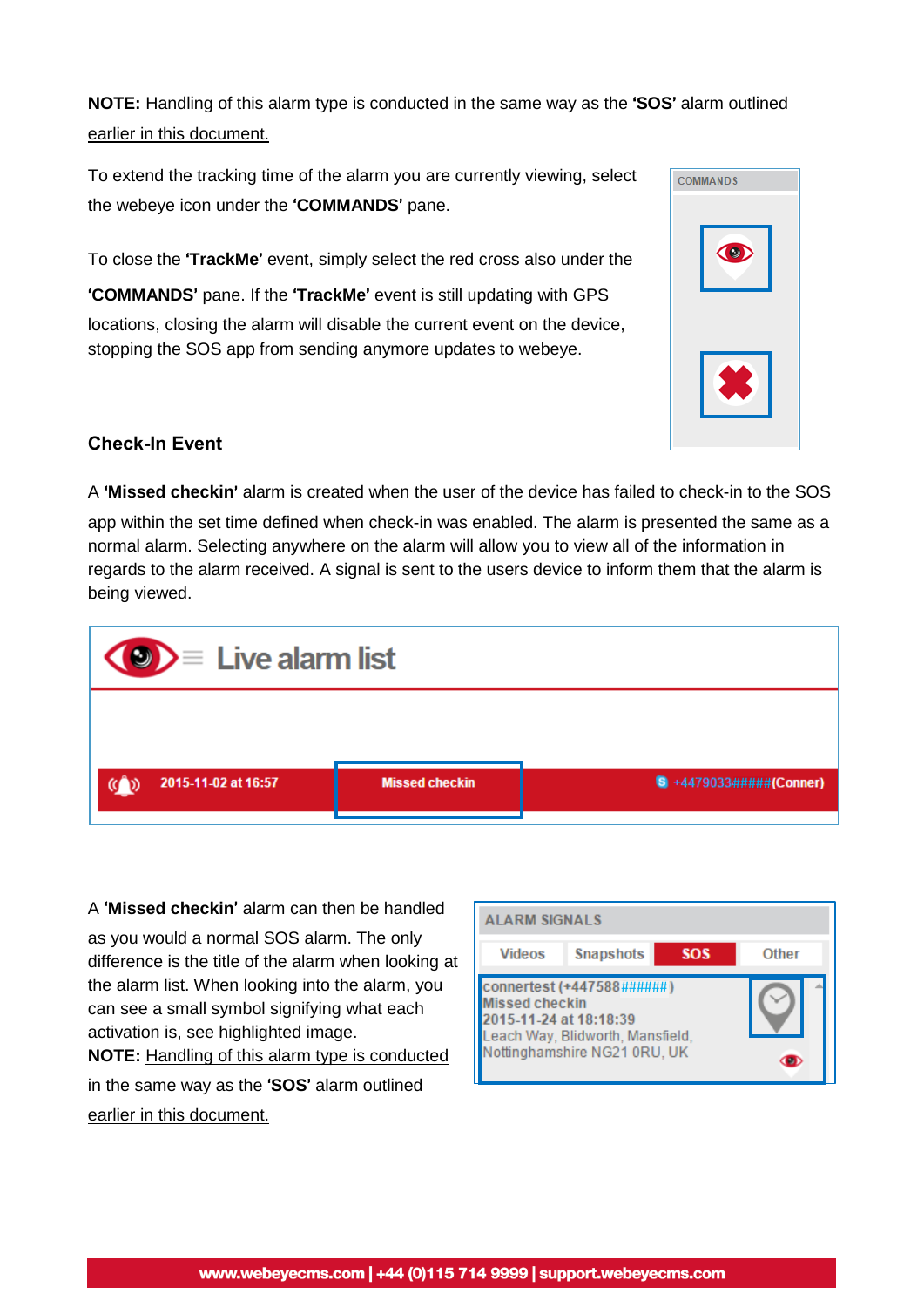#### **Mandown Event**

This event takes place when the '**Mandown**' feature is active on the device being monitored.

If the user has been inactive on the device for a predetermined amount of time, then this alarm will be sent.



The alarm can then be handled as you would a normal SOS alarm. The only difference is the title of the alarm when looking at the alarm list. When looking into the alarm, you can see a small symbol signifying what each activation is, see highlighted image.

| <b>ALARM SIGNALS</b>                                                                                                                |                  |            |              |  |
|-------------------------------------------------------------------------------------------------------------------------------------|------------------|------------|--------------|--|
| <b>Videos</b>                                                                                                                       | <b>Snapshots</b> | <b>SOS</b> | <b>Other</b> |  |
| connertest (+447588######<br>Man down<br>2015-11-24 at 17:25:52<br>Leach Way, Blidworth, Mansfield,<br>Nottinghamshire NG21 0RU, UK |                  |            |              |  |

# **NOTE:** Handling of this alarm type is conducted in the same way as the '**SOS**' alarm outlined earlier in this document.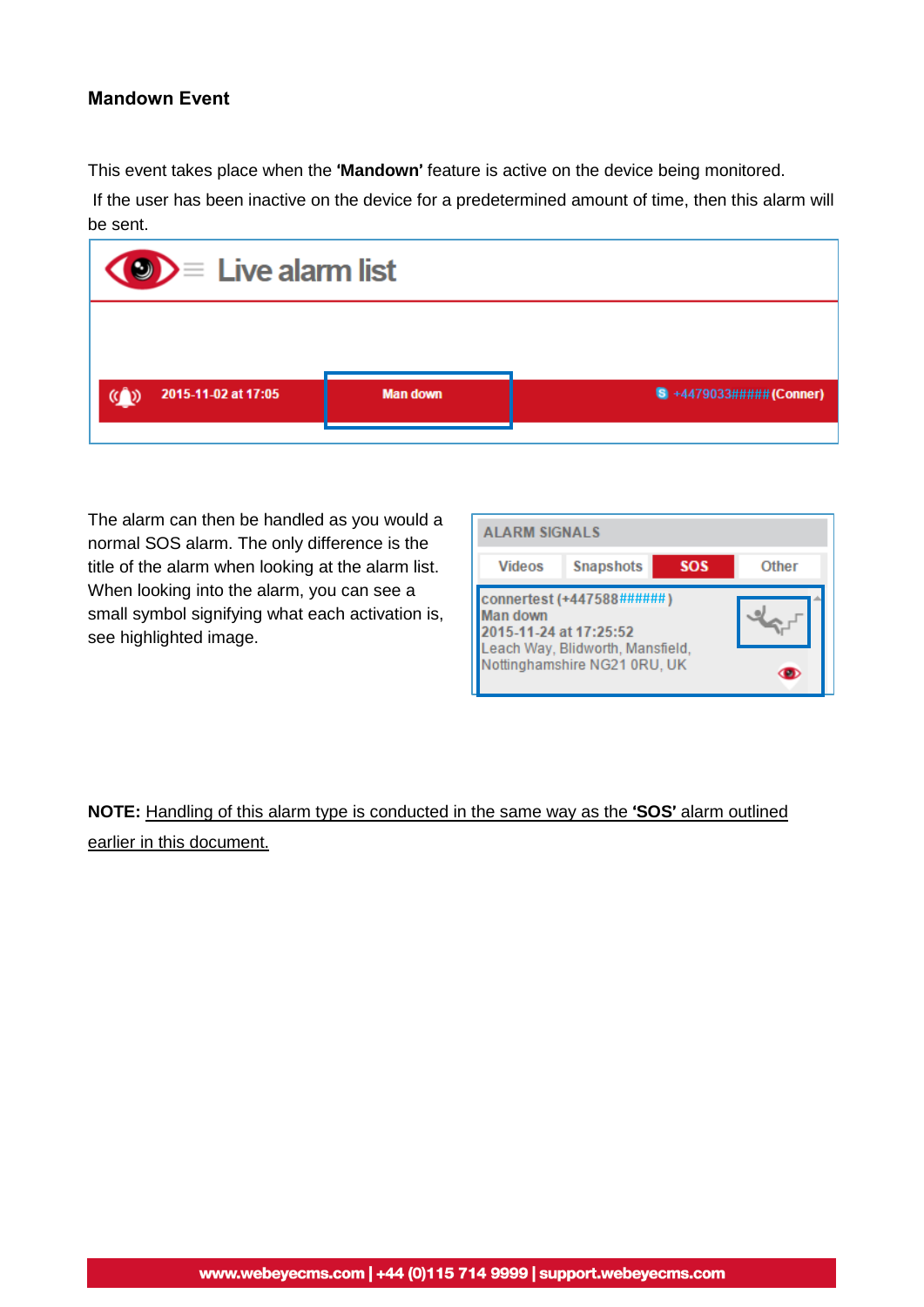#### **Cancel Alarm**

The SOS app can send a signal to the monitoring station making them aware that the alarm previously sent has been cancelled by the user. This is shown on webeye within the

'**Live alarm list**' preview, as shown below.

| $\langle 0 \rangle$ $\equiv$ Live alarm list |                     |                                 |  |
|----------------------------------------------|---------------------|---------------------------------|--|
|                                              |                     |                                 |  |
| 2015-11-02 at 17:09<br><b>GD</b>             | <b>Alarm cancel</b> | $\bullet$ +4479033#####(Conner) |  |

The alarm can then be handled as you would a normal SOS alarm. The only difference is the title of the alarm when looking at the alarm list. When looking into the alarm, you can see a small symbol signifying what each activation is, see highlighted image.

| <b>ALARM SIGNALS</b>                            |                                                                                               |  |              |
|-------------------------------------------------|-----------------------------------------------------------------------------------------------|--|--------------|
| <b>Snapshots</b><br><b>SOS</b><br><b>Videos</b> |                                                                                               |  | <b>Other</b> |
| Alarm cancel<br>2015-11-25 at 21:52:55          | connertest (+447588######<br>Leach Way, Blidworth, Mansfield,<br>Nottinghamshire NG21 0RU, UK |  |              |

**NOTE:** Viewing and handling of this alarm type is conducted in the same way as the '**SOS**' alarm outlined earlier in this document.